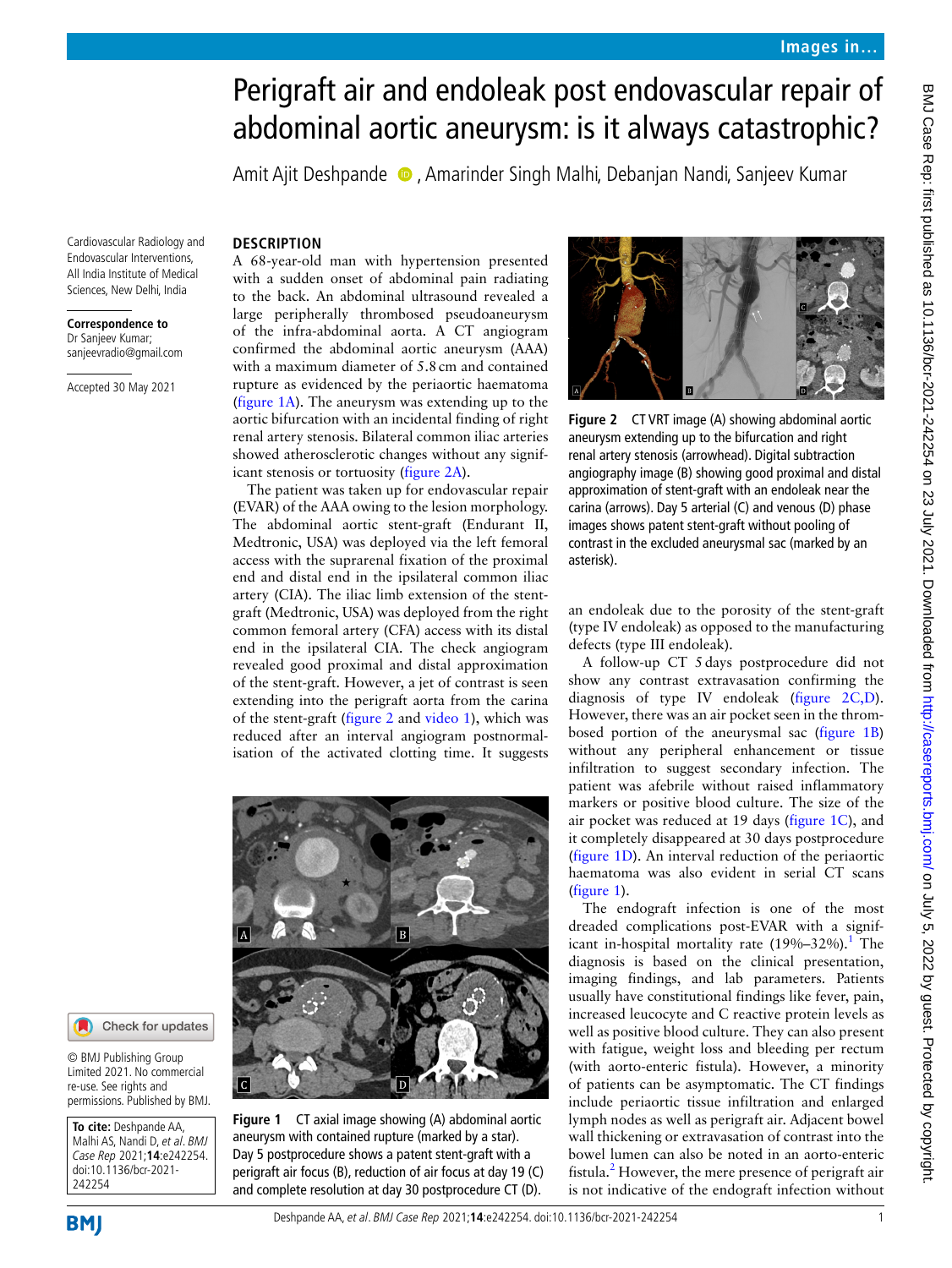

**Video 1** Check angiogram postprocedure shows extravasation of contrast near the carina of the stent-graft (type IV endoleak).

<span id="page-1-0"></span>the additional radiological, clinical or biochemical findings. The perigraft air in isolation can be seen up to 30 days post-EVAR, which may be due to the delivery of residual air bubbles in the outer sheath of the stent-graft during stent-graft deployment.<sup>34</sup> In addition, fever, leucocytosis and perigraft air in the postoperative period can be related to postimplantation syndrome (PIS) and do not necessarily imply the endograft or systemic infection. It is postulated to be secondary to local inflammatory reaction and found to be more common with polyester graft material. PIS is usually managed conservatively, but it occasionally results in hepatic failure or adverse cardiovascular events.<sup>5</sup> As a result, the patients with symptomatic or asymptomatic perigraft air should be monitored carefully to exclude the possibility of graft infection.

Type III endoleak is due to the separation of the stent-graft components or a defect in the fabric of the stent-graft. It can occur early due to component defect of the stent-graft or late due to material fatigue secondary to constant pulsatile forces of the blood column and eventual changes in the morphology of aneurysmal sac.<sup>6</sup> There is usually a high-pressure leak through the defect in fabric into the aneurysmal sac. It can be seen on the Doppler examination as a high-velocity jet extending into the aneurysmal sac or on an angiogram as the continuous column of contrast extravasation as well as opacification and pooling of contrast into the aneurysmal sac. It often results in a measurable increase in the aneurysmal sac diameter and eventual rupture due to high pressure, if left untreated.<sup>78</sup> Type IV endoleak, on the other hand, is due to the fabric-related porosity of the stent-graft and is rarely described in newer-generation devices due to high-density, multifilament polyester graft material.<sup>9</sup> It is seen in the immediate postdeployment angiogram as a blush of contrast, usually without a discernible point of leakage. It occurs when the patient is anticoagulated and resolves spontaneously with normalisation of the coagulation profile. It is important to differentiate type IV from type III endoleak as the latter requires

immediate sealing of the defect with an additional stent-graft or open repair, whereas the former is self-limiting.<sup>1</sup>

Thus, type IV endoleak and perigraft air are routine findings post-EVAR and should not be confused with disastrous type III endoleak and perigraft infection, respectively.

## **Learning points**

- ► Perigraft air in isolation in the post-endovascular repair (EVAR) period is a routine finding and can be seen up to 1month postprocedure. It should be differentiated from the perigraft infection based on additional radiographic, clinical and biochemical features.
- ► Fever, leucocytosis and perigraft air can be related to the postimplantation syndrome. It occurs secondary to local inflammatory reactions and is managed conservatively under careful monitoring.
- ► Type IV endoleak due to porosity in the fabric material is rarely seen in modern endoprosthesis used for EVAR. It is usually self-limiting and disappears postnormalisation of the coagulation profile of the patient. However, it should be differentiated from the disastrous type III endoleak due to a defect in the fabric, which needs to be managed immediately with an additional stent-graft or with open surgical repair.

**Contributors** AAD and DN—data collection and manuscript preparation. ASM data analysis and manuscript editing. SK—manuscript proofreading and validation.

**Funding** The authors have not declared a specific grant for this research from any funding agency in the public, commercial or not-for-profit sectors.

**Competing interests** None declared.

**Patient consent for publication** Obtained.

**Provenance and peer review** Not commissioned; externally peer reviewed.

#### **ORCID iD**

Amit Ajit Deshpande<http://orcid.org/0000-0001-7871-5688>

### **REFERENCES**

- <span id="page-1-1"></span>1 Argyriou C, Georgiadis GS, Lazarides MK, et al. Endograft infection after endovascular abdominal aortic aneurysm repair: a systematic review and meta-analysis. J Endovasc [Ther](http://dx.doi.org/10.1177/1526602817722018) 2017;24:688–97.
- <span id="page-1-2"></span>2 Setacci C, Chisci E, Setacci F, et al. How to diagnose and manage infected Endografts after endovascular aneurysm repair. [Aorta](http://dx.doi.org/10.12945/j.aorta.2014.14-036) 2014;2:255–64.
- <span id="page-1-3"></span>3 Saleptsis V, Spanos K, Tsilimparis N, et al. The presence of gas in aneurysm sac during early postoperative period is associated to the type of endograft and perfused lumen's size. [Ann Vasc Surg](http://dx.doi.org/10.1016/j.avsg.2017.11.067) 2018;50:173–8.
- 4 Velázquez OC, Carpenter JP, Baum RA, et al. Perigraft air, fever, and leukocytosis after endovascular repair of abdominal aortic aneurysms. [Am J Surg](http://dx.doi.org/10.1016/S0002-9610(99)00144-0) 1999;178:185-9.
- <span id="page-1-4"></span>5 Ito E, Toya N, Fukushima S, et al. Polyester grafts are a risk factor for postimplantation syndrome after abdominal endovascular aneurysm repair: retrospective analysis for polyester graft, Excluder®, and Endologix Powerlink®/AFX®. [Ann Vasc Dis](http://dx.doi.org/10.3400/avd.oa.18-00058) 2018;11:520–4.
- <span id="page-1-5"></span>6 White GH, May J, Waugh RC, et al. Type III and type IV endoleak: toward a complete definition of blood flow in the sac after endoluminal AAA repair. [J](http://dx.doi.org/10.1583/1074-6218(1998)005<0305:TIATIE>2.0.CO;2)  [Endovasc](http://dx.doi.org/10.1583/1074-6218(1998)005<0305:TIATIE>2.0.CO;2)1998;5:305–9.
- <span id="page-1-6"></span>7 Bashir MR, Ferral H, Jacobs C, et al. Endoleaks after endovascular abdominal aortic aneurysm repair: management strategies according to CT findings. AJR Am J [Roentgenol](http://dx.doi.org/10.2214/AJR.08.1593) 2009;192:W178–86.
- 8 Maleux G, Poorteman L, Laenen A, et al. Incidence, etiology, and management of type III endoleak after endovascular aortic repair. [J Vasc Surg](http://dx.doi.org/10.1016/j.jvs.2017.01.056) 2017;66:1056-64.
- <span id="page-1-7"></span>9 Bley T, Roos J. Pre- and Post-aortic Endovascular Interventions: What a Radiologist Needs to Know. In: Hodler J, Kubik-Huch RA, von Schulthess GK, eds. Diseases of the chest, breast, heart and vessels 2019-2022: diagnostic and interventional imaging [Internet]. Cham (CH): Springer, 2019.
- <span id="page-1-8"></span>10 Stavropoulos SW, Charagundla SR. Imaging techniques for detection and management of endoleaks after endovascular aortic aneurysm repair. [Radiology](http://dx.doi.org/10.1148/radiol.2433051649) 2007;243:641–55.